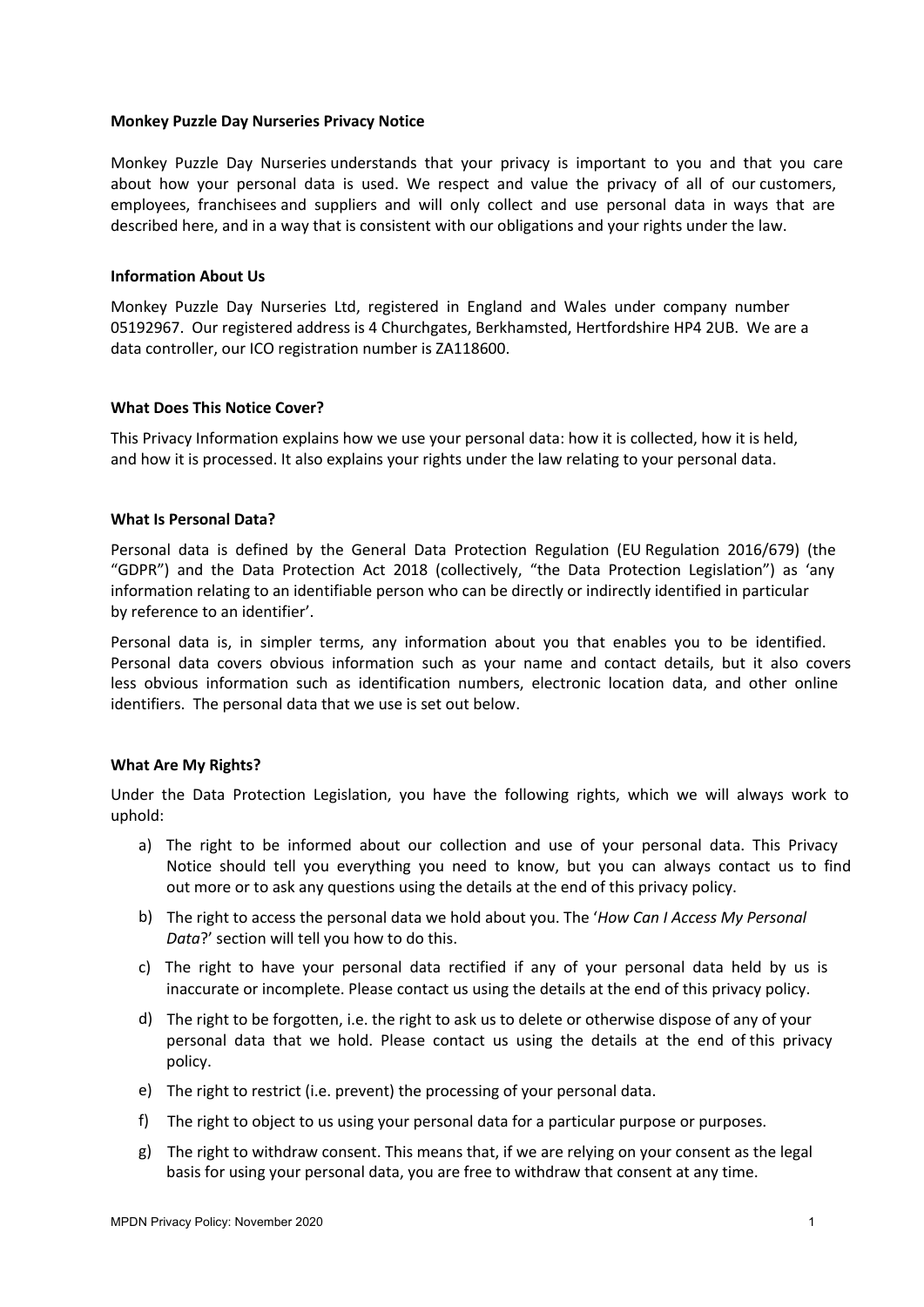- h) The right to data portability. This means that, if you have provided personal data to us directly, we are using it with your consent or for the performance of a contract, and that data is processed using automated means, you can ask us for a copy of that personal data to reuse with another service or business in many cases.
- i) Rights relating to automated decision-making and profiling. We do not use your personal data in this way.

For more information about our use of your personal data or exercising your rights as outlined above, please contact using the details at the end of this privacy policy.

It is important that your personal data is kept accurate and up-to-date. If any of the personal data we hold about you changes, please keep us informed as long as we have that data.

Further information about your rights can also be obtained from the Information Commissioner's Office or your local Citizens Advice Bureau.

If you have any cause for complaint about our use of your personal data, you have the right to lodge a complaint with the Information Commissioner's Office. We would welcome the opportunity to resolve your concerns ourselves, however, so please contact us first, using the details at the end of this privacy policy.

# **What Personal Data Do You Collect and How Long Will You Keep My Personal Data?**

Depending upon your use of Our Site, we may collect and hold some or all of the personal and nonpersonal data set out in the table below, using the methods also set out in the table.

We will not keep your personal data for any longer than is necessary in light of the reason(s) for which it was first collected. Your personal data will therefore be kept for the following periods (or, where there is no fixed period, the following factors will be used to determine how long it is kept):

| <b>Data Collected</b>                                                                                                                                                                                                                                                                                                          | <b>How We Collect the Data</b>                                                                 | How Long We Keep It                                                                                                                                         |
|--------------------------------------------------------------------------------------------------------------------------------------------------------------------------------------------------------------------------------------------------------------------------------------------------------------------------------|------------------------------------------------------------------------------------------------|-------------------------------------------------------------------------------------------------------------------------------------------------------------|
| <b>Job Applicant Information:</b><br>Certificates, short-listing details,<br>interview notes, references and<br>other information included in a<br>CV or cover letter or as part of the<br>application process.                                                                                                                | When you apply for a vacancy or<br>send a speculative CV to us.                                | Minimum 6-months after<br>recruitment campaign.<br>Maximum 12-months,<br>unless consent given to<br>retain on file.                                         |
| Employee Information: Job title,<br>work history, working hours, copy<br>of passport, driver's licence,<br>contract of employment, annual<br>leave days, sick leave, exit<br>interview notes, grievances &<br>disciplinary, DBS checks (if<br>applicable), car registration,<br>emergency contact details and<br>bank details. | As part of the application process<br>then<br>throughout<br>and<br>your<br>employment with us. | Employee file: 6 years after<br>end of employee<br>contract/termination date.<br>Right to work: 3 years from<br>employment ceasing<br>PAYE records: 6 years |
| Franchisee Enquiries: contact<br>details, including email address<br>and telephone number.                                                                                                                                                                                                                                     | When you enquire about Monkey<br>Puzzle Day Nurseries franchising<br>opportunities.            | 24-month after completing<br>enquiry form.                                                                                                                  |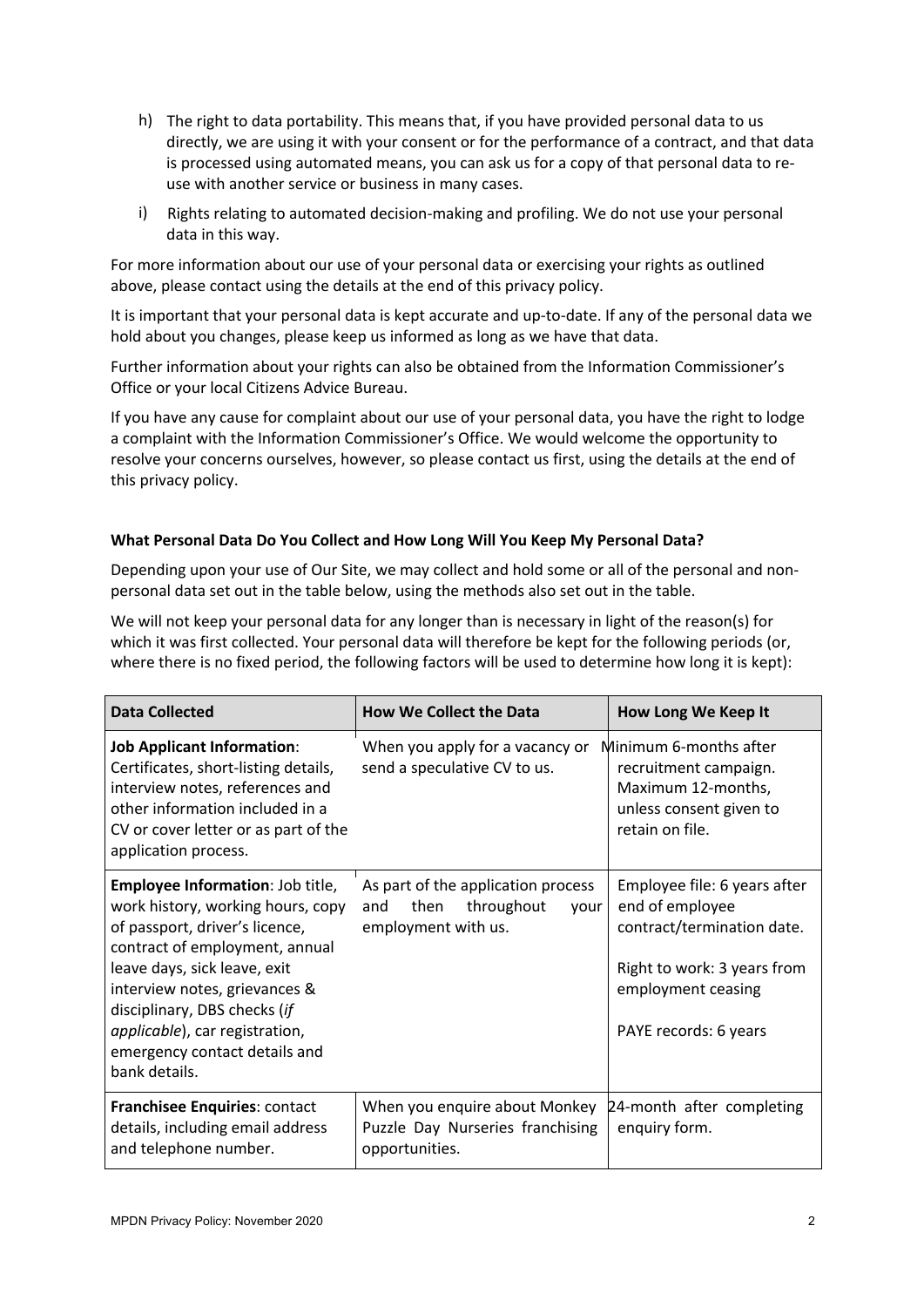| Franchisee Information: contact<br>details, franchisee agreement,<br>financial details, bank details                                                                                                                                                                                   | When you become a Monkey<br>Puzzle Day Nurseries franchisee.<br>When you correspond with us by<br>phone, email or other electronic<br>means, or in writing, or when you<br>provide information directly to us,<br>including in conversation with a<br>member of our head office team. | Financial records: 7 years<br>after then end<br>of the<br>financial year.<br>Franchisee file: duration of<br>franchisee agreement, then<br>7 years. |
|----------------------------------------------------------------------------------------------------------------------------------------------------------------------------------------------------------------------------------------------------------------------------------------|---------------------------------------------------------------------------------------------------------------------------------------------------------------------------------------------------------------------------------------------------------------------------------------|-----------------------------------------------------------------------------------------------------------------------------------------------------|
| <b>Parent Enquiry information:</b><br>name, telephone number, email<br>address, child's date of birth<br>and/or age, child's name, gender,<br>expected start date, number of<br>days per week required                                                                                 | When you enquire with us by<br>phone, email or website enquiry<br>form regarding a childcare place<br>at a new or existing setting.                                                                                                                                                   | 12 months after your<br>enquiry, or the end of your<br>childcare place, whichever<br>is longer                                                      |
| <b>Supplier Information: contact</b><br>information (incl. business email<br>address), bank details and<br>purchase orders.                                                                                                                                                            | When you or your company offer<br>to provide, or provides, services<br>to us.                                                                                                                                                                                                         | 2 years after last purchase<br>order.<br>Financial records: 6 years<br>after the end of the<br>financial year.                                      |
| <b>Technical information including:</b><br>Includes GA Client ID, browser<br>type and version, time zone<br>setting and location, browser<br>plug-in types and versions,<br>operating system and platform<br>and other technology on the<br>devices you use to access this<br>website. | When you or your company<br>access and use our website.                                                                                                                                                                                                                               | Please refer to our Cookie<br>Policy.                                                                                                               |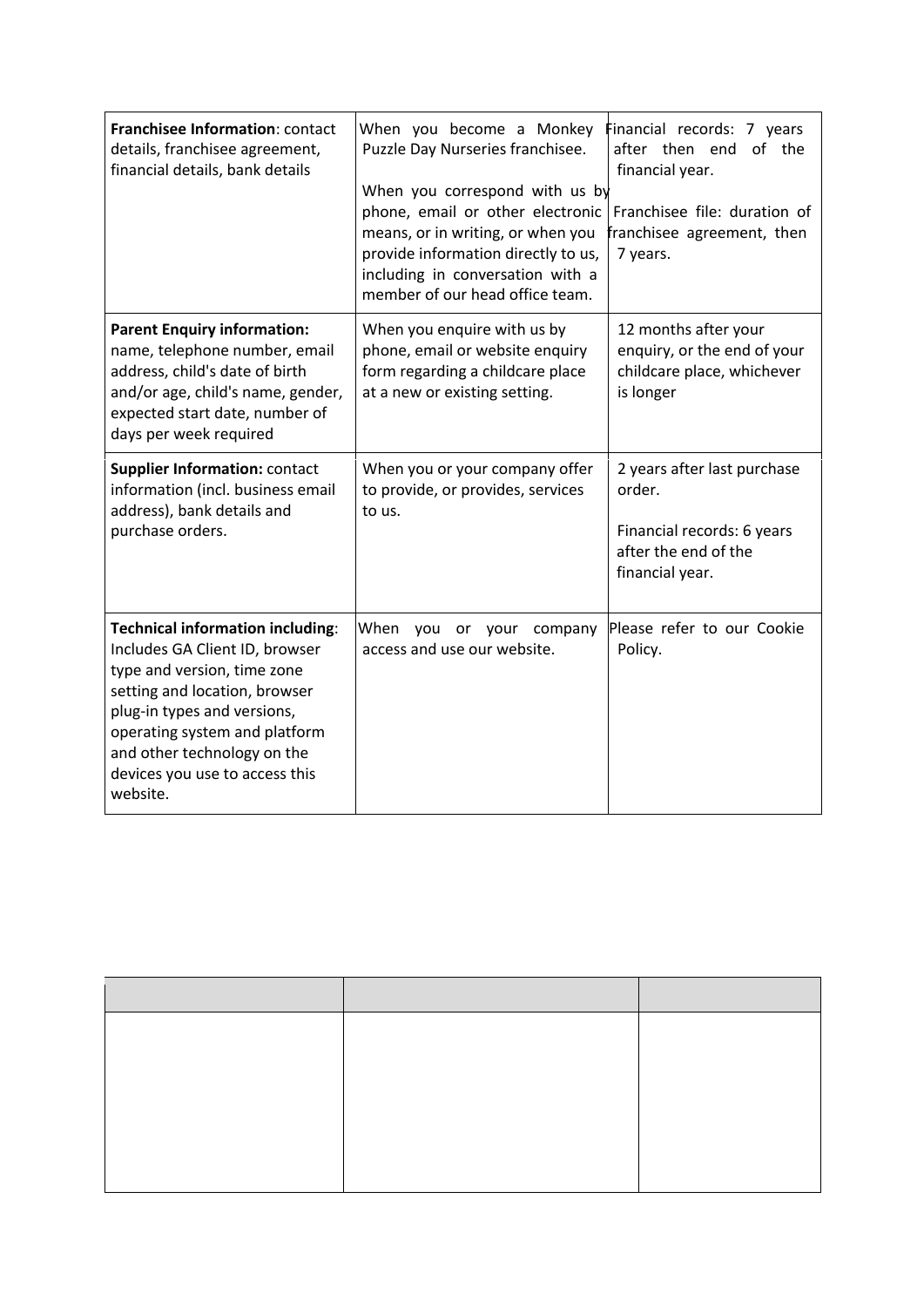## **How Do You Use My Personal Data?**

Under the Data Protection Legislation, we must always have a lawful basis for using personal data. The following table describes how we will use your personal data, and our lawful bases for doing so:

### **What Data We Use How We Will Use Your Data Our Lawful Basis**

interview notes, references and work in the UK. CV or cover letter or as part of unsuccessful candidates the application process. The application process.

- **Job Applicant Information:** Deciding about appointing you. As required by MPDN to
- Certificates, short-listing details, Checking you are legally entitled to conduct our business<br>interview notes, references and work in the UK. and pursue our
- other information included in a Retaining CV and contact details for legitimate interests.

Consent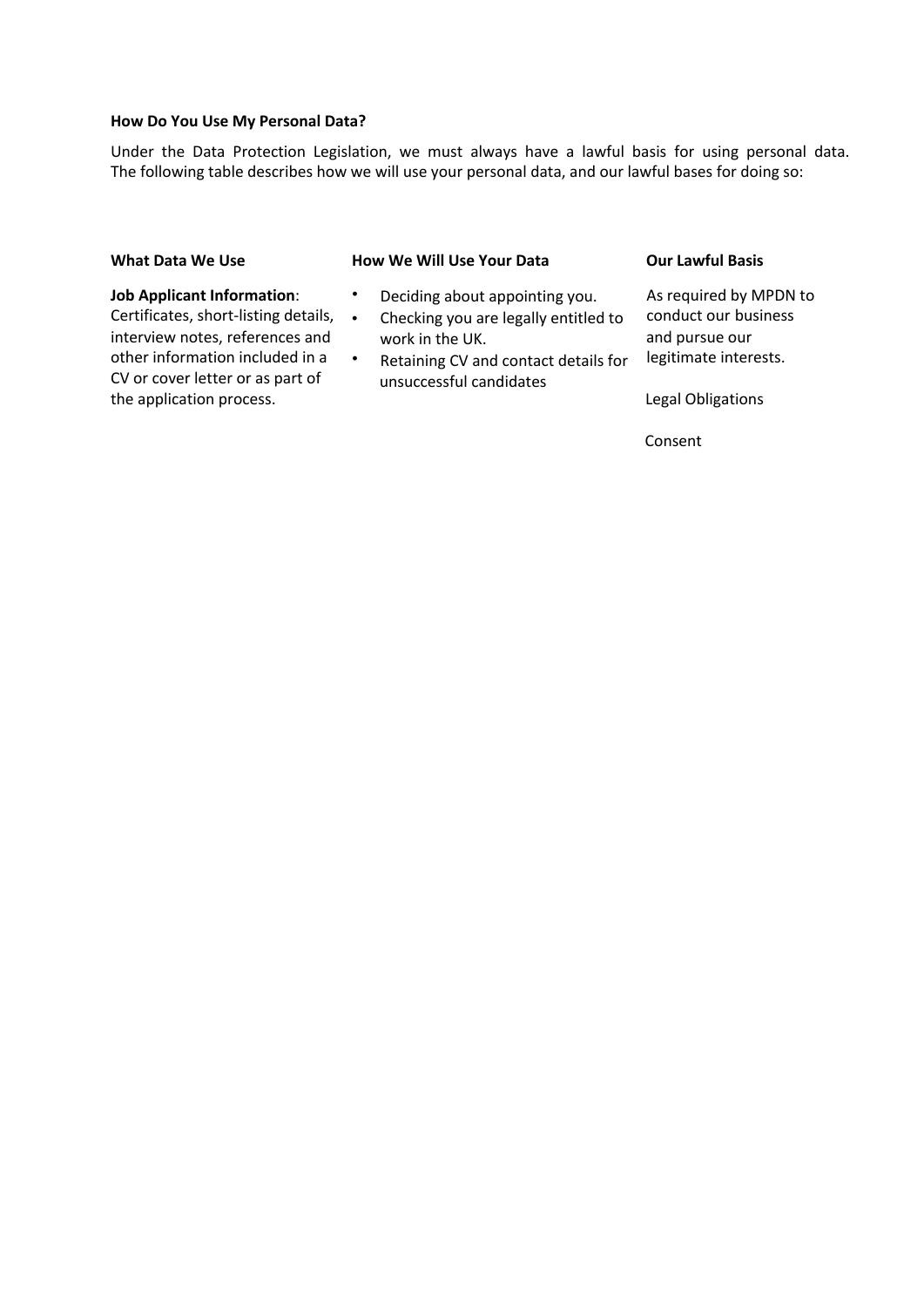|                                                                                                                                                                                                                                                                                                                                       | $\bullet$<br>Determining the terms on which an                                                                                                                                                                                                                                                                                                                                                                                                                                                                                                                               | Fulfilment of                                                                                                                         |
|---------------------------------------------------------------------------------------------------------------------------------------------------------------------------------------------------------------------------------------------------------------------------------------------------------------------------------------|------------------------------------------------------------------------------------------------------------------------------------------------------------------------------------------------------------------------------------------------------------------------------------------------------------------------------------------------------------------------------------------------------------------------------------------------------------------------------------------------------------------------------------------------------------------------------|---------------------------------------------------------------------------------------------------------------------------------------|
| <b>Employee Information: Job</b><br>title, work history, working<br>hours, copy of passport, driver's<br>licence, contract of<br>employment, annual leave days,<br>sick leave, exit interview notes,<br>grievances & disciplinary, DBS<br>checks (if applicable), car<br>registration, emergency contact<br>details and bank details. | employee will work for the<br>company.<br>Administering the contract, the<br>$\bullet$<br>business has entered into with an<br>employee.<br>$\bullet$<br>assessing qualifications for a<br>particular job or task, including<br>decisions about promotions.<br>gathering evidence for possible<br>$\bullet$<br>grievance or disciplinary hearings<br>dealing with legal disputes involving<br>$\bullet$<br>employee, including accidents at<br>work.<br>Managing sickness absence.<br>$\bullet$<br>Paying employees and deducting<br>$\bullet$<br>tax and National Insurance | employment contract<br>Legal obligation<br>Legitimate Interest<br>(emergency contact<br>details)                                      |
|                                                                                                                                                                                                                                                                                                                                       | contributions.                                                                                                                                                                                                                                                                                                                                                                                                                                                                                                                                                               |                                                                                                                                       |
| Franchisee Enquiries: contact<br>details, including email address<br>and telephone number.                                                                                                                                                                                                                                            | $\bullet$<br>when you respond to a marketing<br>campaign (e.g. online via Franchise<br>UK)<br>$\bullet$<br>when you make an enquiry through<br>the Monkey Puzzles website<br>(contact form/email)<br>you make an enquiry via phone or                                                                                                                                                                                                                                                                                                                                        | As required by MPDN to<br>conduct our business<br>and pursue our<br>legitimate interests.                                             |
|                                                                                                                                                                                                                                                                                                                                       | through social media channels.                                                                                                                                                                                                                                                                                                                                                                                                                                                                                                                                               | To fulfil                                                                                                                             |
| Franchisee Information: contact<br>details, franchisee agreement,<br>financial details, bank details                                                                                                                                                                                                                                  | ٠<br>processing licencing fee payments;<br>processing monthly revenue<br>$\bullet$<br>summary and deducting managed<br>service fee.<br>maintaining accounting records,<br>compliance checks.                                                                                                                                                                                                                                                                                                                                                                                 | the franchise<br>agreement, or take<br>steps linked to a<br>franchise agreement;<br>As required to conduct<br>our business and pursue |
|                                                                                                                                                                                                                                                                                                                                       |                                                                                                                                                                                                                                                                                                                                                                                                                                                                                                                                                                              | our legitimate interests.                                                                                                             |
| <b>Parent Enquiry information:</b><br>name, telephone number, email<br>address, child's date of birth<br>and/or age, child's name,<br>gender, expected start date,<br>number of days per week<br>required                                                                                                                             | contacting you regarding open days<br>$\bullet$<br>and/or promotional offers at a new<br>setting<br>passing your information to the<br>$\bullet$<br>relevant nursery setting for them to<br>discuss/arrange your place<br>contacting you regarding your<br>٠<br>experience with the relevant                                                                                                                                                                                                                                                                                 | As required by MPDN to<br>conduct our business<br>and pursue our<br>legitimate interests.                                             |
|                                                                                                                                                                                                                                                                                                                                       | nursery setting                                                                                                                                                                                                                                                                                                                                                                                                                                                                                                                                                              | Contract                                                                                                                              |
| <b>Supplier Information: contact</b><br>information (incl. business email<br>address), bank details and<br>purchase orders.                                                                                                                                                                                                           | $\bullet$<br>processing invoice payments;<br>ordering/purchasing products and<br>$\bullet$<br>services from supplier as agreed by<br>supplier or individual within<br>supplier organisation;                                                                                                                                                                                                                                                                                                                                                                                 | ual obligation<br>Legitimate Interest<br>(negotiating group<br>discount)                                                              |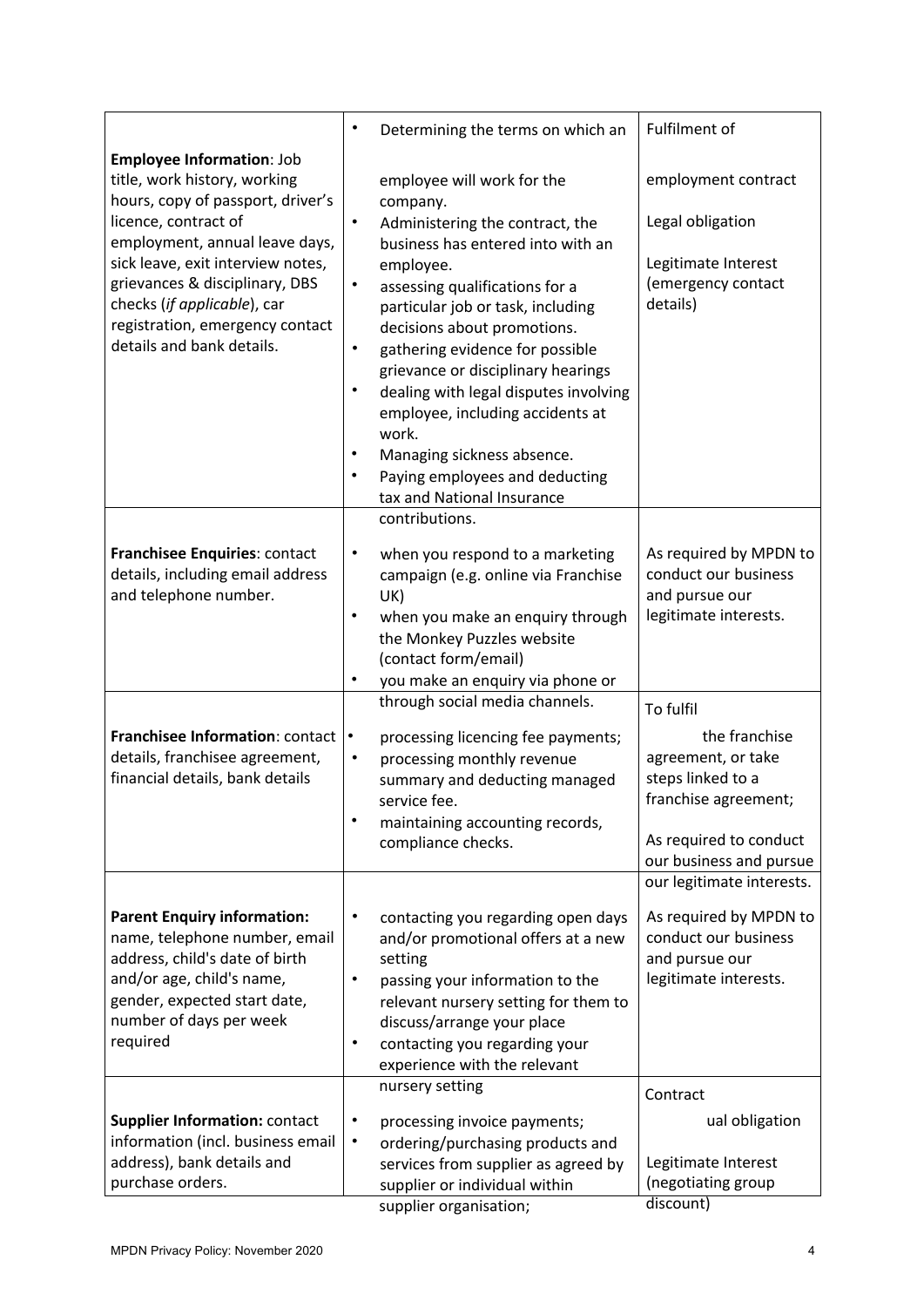|                                                                                                                                                                                                                                                                                        | negotiate group discount with<br>equipment supplier on behalf of<br>franchisees.  |         |
|----------------------------------------------------------------------------------------------------------------------------------------------------------------------------------------------------------------------------------------------------------------------------------------|-----------------------------------------------------------------------------------|---------|
| <b>Technical information</b><br>including: Includes GA Client ID,<br>browser type and version, time<br>zone setting and location,<br>browser plug-in types and<br>versions, operating system and<br>platform and other technology<br>on the devices you use to access<br>this website. | To analyse your use of our website;<br>To monitor performance of<br>٠<br>website; | Consent |

With your permission and/or where permitted by law, we may also use your personal data for marketing purposes, which may include contacting you by email and telephone with information, news, and offers on our services. You will not be sent any unlawful marketing or spam. We will always work to fully protect your rights and comply with our obligations under the Data Protection Legislation and the Privacy and Electronic Communications (EC Directive) Regulations 2003, and you will always have the opportunity to opt-out. We will always obtain your express opt-in consent before sharing your personal data with third parties for marketing purposes and you will be able to opt-out at any time.

We will only use your personal data for the purpose(s) for which it was originally collected unless we reasonably believe that another purpose is compatible with that or those original purpose(s) and need to use your personal data for that purpose. If we do use your personal data in this way and you wish us to explain how the new purpose is compatible with the original, please contact us using the details at the end of the privacy notice.

If we need to use your personal data for a purpose that is unrelated to, or incompatible with, the purpose(s) for which it was originally collected, we will inform you and explain the legal basis which allows us to do so.

In some circumstances, where permitted or required by law, we may process your personal data without your knowledge or consent. This will only be done within the bounds of the Data Protection Legislation and your legal rights.

# **How and Where Do You Store or Transfer My Personal Data?**

We may store or transfer some or all of your personal data in countries that are not part of the European Economic Area (the "EEA" consists of all EU member states, plus Norway, Iceland, and Liechtenstein). These are known as "third countries" and may not have data protection laws that are as strong as those in the UK and/or the EEA. This means that we will take additional steps in order to ensure that your personal data is treated just as safely and securely as it would be within the UK and under the Data Protection Legislation as follows:

- We may share your data within the franchise network of which we are a responsible. Where this involves the transfer of personal data within the EEA, we ensure that personal data is protected by requiring all franchisees within the network to follow the same rules with respect to personal data usage.
- We share your data with external third parties, as detailed in the table below, that are based outside of the EEA. The following safeguards are applied to such transfers: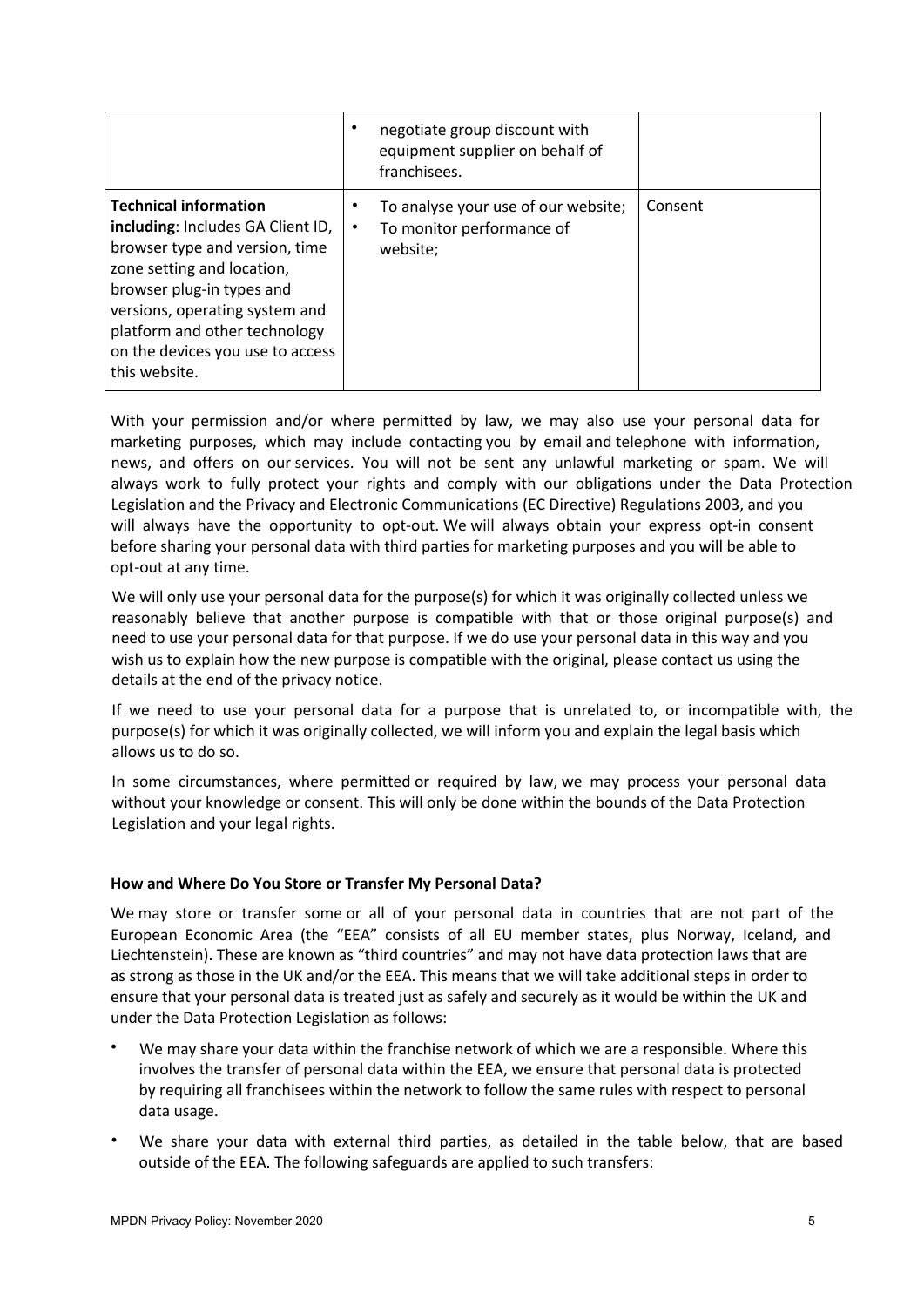- o Wewill only transfer your personal data to third countries whose levels of data protection are deemed 'adequate' by the European Commission. More information is available from the European Commission.
- o We use specific contracts with external third parties that are approved by the European Commission for the transfer of personal data to third countries. These contracts require the same levels of personal data protection that would apply under the Data Protection Legislation. More information is available from the European Commission.
- $\circ$  Where we transfer your data to a third party based in the US, the data may be protected if they are part of the EU-US Privacy Shield. This requires that third party to provide data protection to standards similar to those in Europe. More information is available from the European Commission.

Please contact using the details below for further information about the particular data protection mechanisms used by when transferring your personal data to a third country.

The security of your personal data is essential to us, and to protect your data, we take a number of important measures, including the following:

- limiting access to your personal data to those employees, contractors, and other third parties with a legitimate need to know and ensuring that they are subject to duties of confidentiality;
- procedures for dealing with data breaches (the accidental or unlawful destruction, loss, alteration, unauthorised disclosure of, or access to, your personal data) including notifying you and/or the Information Commissioner's Office where we are legally required to do so;
- adhering data protection policies, procedure and processes including, physical security, access control, data classification and password.

# **Do You Share My Personal Data?**

We may sometimes contract with the following third parties to supply certain products and services.

| Recipient                                      | <b>Activity Carried Out</b>            | Sector                               | Location   |
|------------------------------------------------|----------------------------------------|--------------------------------------|------------|
| Accountants<br>(data controller)               | Annual financial<br>accounts           | Financial                            | UK         |
| <b>Accounting Software</b><br>(data processor) | Provision of<br>accounting software    | Information<br>Technology (software) | <b>USA</b> |
| Lawyers<br>(data controller)                   | Provision of legal<br>services         | Legal                                | UK         |
| Website Design &<br>Hosting                    | Website hosting,<br>design and support | Information<br>Technology            | EEA        |

If any of your personal data is shared with a third party, as described above, we will take steps to ensure that your personal data is handled safely, securely, and in accordance with your rights, our obligations, and the third party's obligations under the law, as described above.

If any personal data is transferred outside of the EEA, we will take suitable steps in order to ensure that your personal data is treated just as safely and securely as it would be within the UK and under the Data Protection Legislation, as explained above.

If we sell, transfer, or merge parts of our business or assets, your personal data may be transferred to